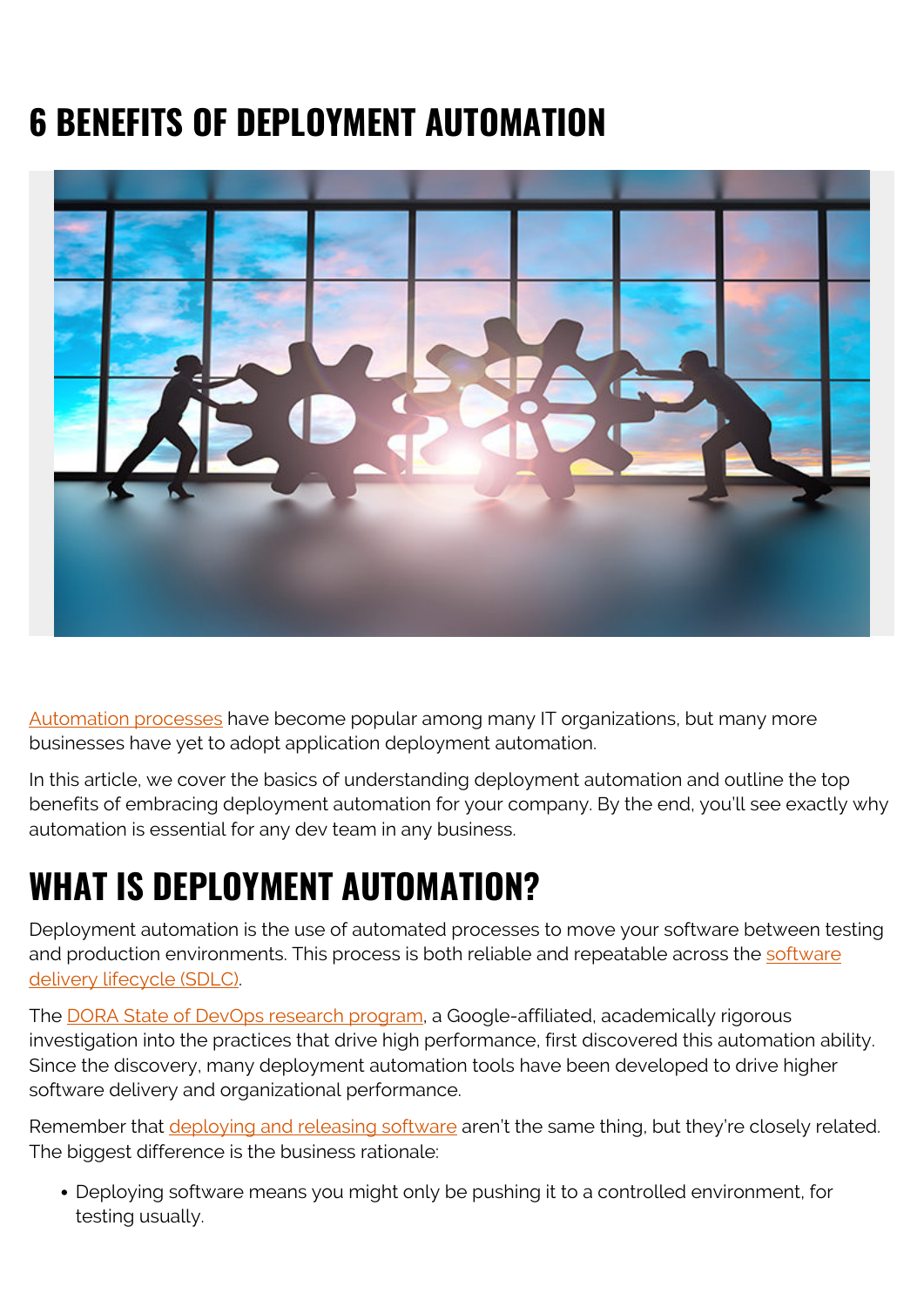Releasing software means you're making it accessible to customers.

Better deployment processes, as we'll see below, often means better releases, too. Deployment automation is particularly relevant for any organization wanting to:

- Minimize or eliminate the challenges of manual deployments
- Leverage the pace and quality of releasing software

Some of the best deployment automation tools available include:

- [Jenkins](https://www.jenkins.io/)
- [ElectricFlow](https://digital.ai/technology/electricflow)
- [Visual Studio](https://visualstudio.microsoft.com/)
- [IBM Urban Code](https://www.ibm.com/cloud/urbancode)
- [AWS CodeDeploy](https://aws.amazon.com/codedeploy/)

There are many deployment automation tools out there, and the benefits for an organization can vary based on your business's goals.



# **DEPLOYMENT AUTOMATION BENEFITS**

The value of deployment automation for any business is exponential, but these are some critical benefits that deployment automation can bring to your business or organization:

• Anyone can deploy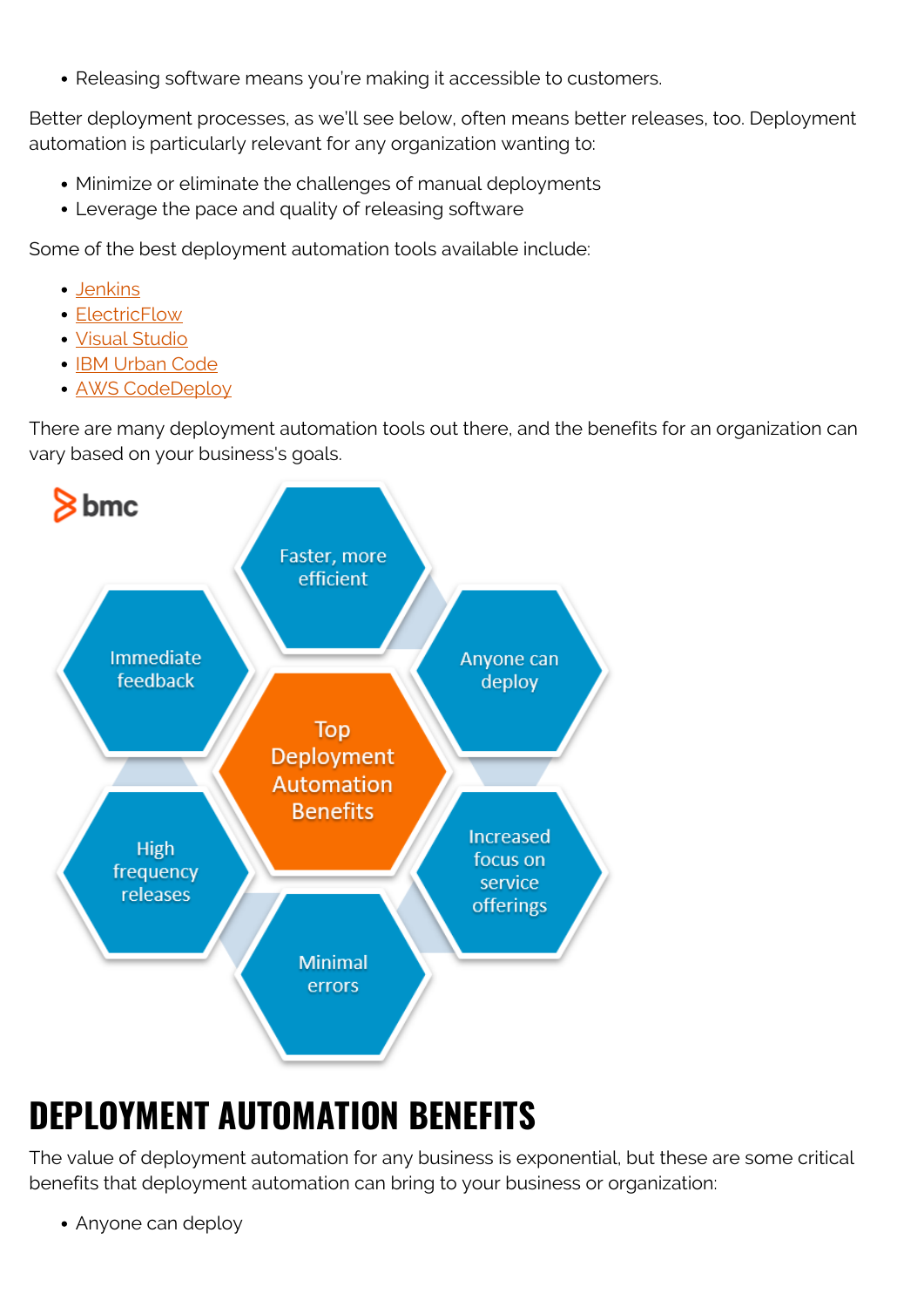- Faster, more efficient deployment
- Increased productivity
- Fewer errors
- More frequent releases
- Immediate feedback

Let's look at each in some detail.

#### **Anyone can deploy**

A great benefit for any business: anyone on the team can deploy the software. Understanding how to deploy or release your software doesn't take massive brainpower—but it can be a completed process in the system.

Typically, a small subset of people on a team are responsible for manual or partially automated deployments, no matter how often you need to deploy. This specific duty often falls to a single person in a given project team.

If that individual is off, ill, or in any way unavailable at short notice, the release of software can become a nightmare—you're now delayed and pushing on all sorts of other deadlines.

Deployment automation can be completed by anyone who has access and can initiate the release. This is a redundancy that any DevOps team requires.

#### **Faster and more efficient**

Deployment automation increases productivity for a business. Automated software deployments are performed in seconds, and validation can be unattended—reducing deployment from a manual halfday process to a task that you barely have to think about.

#### **Increased productivity, focus on service offerings**

With manual processes replaced by automation, you've now freed up your dev team to focus on the business goals of improving or expanding service offerings. This freed time means your team can be more visibly productive.

#### **Minimal errors**

Deployments that are automated are much less error-prone compared to manual deployments.

Unfortunately, manual deployments involve multiple steps and can lead to human error. Essential steps in a software release can be accidentally missed, issued during a release may not be spotted, the incorrect versions of software can be shipped, or broken software ends accidentally go live.

Consider the errors that could happen at each phase of deployment: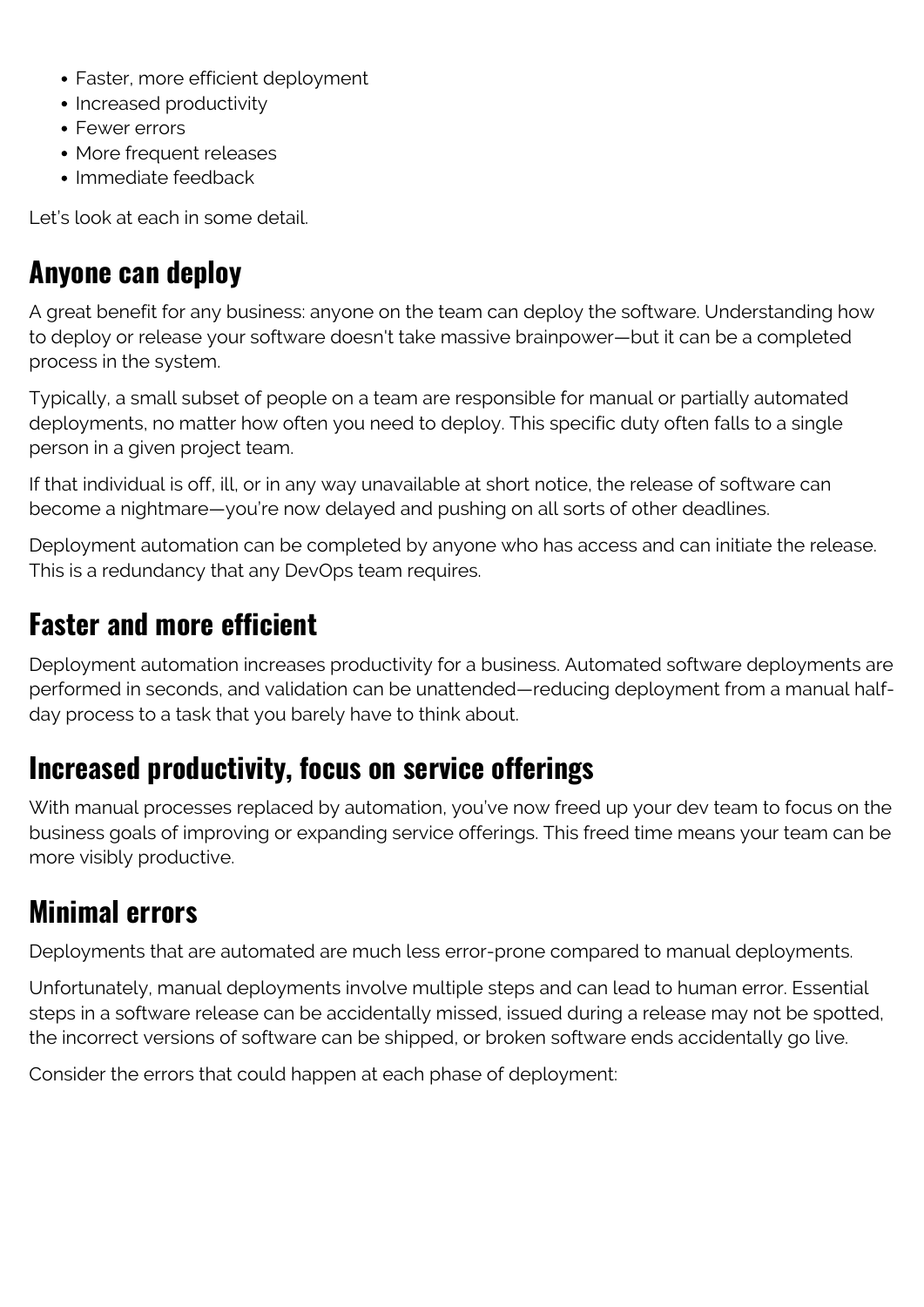

Quick thinking and luck can minimize mistakes sometimes,

but any deployment error could quickly escalate into a business issue. That's a risk most IT orgs can't take.

Once you've correctly configured your deployment automation, the process is set and will work the same way you deploy your software from the first to the last.

#### **Release at high frequencies**

Deployment automation performing a single software deployment has low overhead and can be repeated frequently—as frequently as you need. Weekly, daily, even hourly!

This frequency level is desirable for many reasons, but overall a higher frequency promotes genuinely agile software development. When your team can release a higher frequency, this brings value to the users more often and in incremental steps.

Companies that [excel at software development](https://techbeacon.com/devops/10-companies-killing-it-devops), like Netflix and Adobe, tend to release very often. This means they can both:

• Reduce time that deployed errors are bugs are live